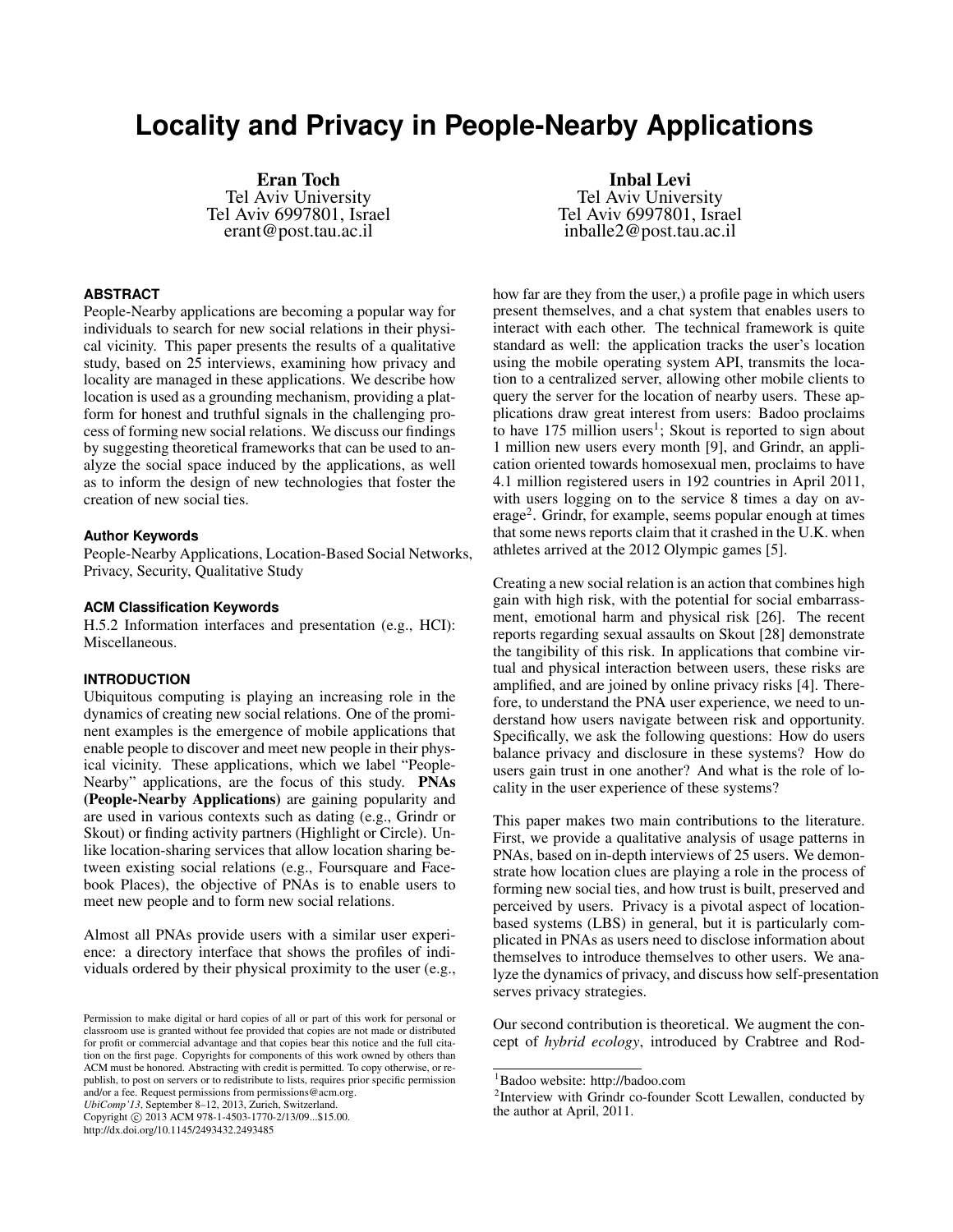den [\[7\]](#page-8-2) with specific reference to privacy and trust in public environments. We demonstrate how boundary regulation processes in hybrid ecologies are connecting the physical realm [\[1\]](#page-8-3) with the digital realm [\[25\]](#page-9-3). Beyond these contributions, we wish to introduce PNAs to the research community. These systems provide an example of real-world applications, with large-scale use, that raise fascinating research questions. Their unique interaction features can make them a useful model for future technologies that enable complex social environments through combined digital and physical interaction.

# **RELATED WORKS**

We identify three central domains for this work: privacy in location-based social applications, computer-mediated methods for social tie creation, and interaction in mixed digital and physical modalities. We position People-Nearby application analysis in the intersection between these two domains.

Privacy in location-based social applications was thoroughly studied in the literature of ubiquitous computing. Studies looked at location disclosure decision-making with different social relations, such as co-workers, friends and family, and in different usage contexts [\[6\]](#page-8-4). Further empirical works include quantitative analysis of the intrinsic privacy perceptions of particular places [\[30\]](#page-9-4) and qualitative analysis of the dynamics of location tracking in the family [\[3\]](#page-8-5). The growing popularity of location-sharing applications made it possible to empirically explore emerging usage practices in the real world. For example, Cramer et al. explore check-in practices on Foursquare, a popular location-sharing application, analyzing how sharing norms evolve through con-flict and context [\[8\]](#page-9-5). Lindqvist et al. describe the various usage practices around Foursquare, focusing on how privacy concerns are managed and handled by Foursquare users [\[20\]](#page-9-6). Our work extends these research efforts by focusing on location-based applications that are primarily used to meet new people r.p.m.r than to interact with existing social relations. While Lindqvist et al. documented the fact that some people use Foursquare to meet new people, they found it to be a relatively minor usage practice [\[20\]](#page-9-6).

The use of computer-mediated communication (CMC) to facilitate initial interactions has been studied in several types of systems [\[2\]](#page-8-6). Tidwell and Walther investigated how CMC partners use certain language-based strategies to reduce uncertainty [\[29\]](#page-9-7). They found that CMC users utilize disclosure and question-asking strategies that can effectively lead to greater attributional confidence and perceived conversation effectiveness. Gibbs et al. found that self-disclosure on dating sites is an important predictor of perceived relational success [\[13\]](#page-9-8). Our effort complements these works by focusing on location as the central principle of PNAs, and therefore in meeting new people though mobile applications. We argue that locality fundamentally changes the way people present themselves and interact with others through these applications.

As People-Nearby Applications function as sociability hubs

in a physical space, we need to look at existing relations between the physical environment and and trust. Establishing trust is a key process in urban spaces, where people are need to establish mechanisms to be around strangers. For example, people create social rules and enforce social norms that enable what Lehtonen and Maenpaa define as street sociability [\[17\]](#page-9-9). For example, locality can allow the creation of subtle social relations, such as the 'familiar stranger', which provide people with a sense of familiarity with those around them [\[27\]](#page-9-10).

To understand People-Nearby applications we need to understand the *ecology* of the system. The concept of ecology describes the interaction space induced by a system, which is a structure of people, practices, technologies, and values. Crabtree and Rodden [\[7\]](#page-8-2) define ecology as "*the space or environment that cooperation takes place within and to the socially organized ways in which the environment affords collaboration."* The concept of ecology originates from the domain of computer-supported cooperative work (CSCW) to analyze team collaboration [\[22\]](#page-9-11), and has since spread to ubiquitous computing through the concept of hybrid ecology. Hybrid ecologies merge the physical and digital aspects of a system, leading to fragmented interaction, which is mediated by mechanisms that are distributed between the digital and the physical spaces.

Hybrid ecologies were researched in systems that include tight interplay between physical and digital modalities, such as location-based gaming [\[19\]](#page-9-12) and location-based social networks [\[10\]](#page-9-13). For example, hybrid ecology is used to describe how gamers, playing the 'Dragon Quest 9' proximity sensitive game, interact with each other in an urban environment [\[19\]](#page-9-12) and how location-sharing applications, such as Foursquare, requires users to take into account spatial and digital cues [\[18\]](#page-9-14). In this work, we apply the concept of hybrid ecology to PNAs, as it provides a framework for analyzing the relations between the applications' information design and the social environment induced by users' practices and norms. Our work is focused on spaces that enable people to form new social relations, a process that may introduce very different constraints on privacy and trust than other types of applications.

# **PEOPLE-NEARBY APPLICATIONS**

We formally define PNAs (People-Nearby applications) as *mobile* systems that allow users to discover *new* people using *geographical proximity* search and *online communication*. This definition applies to several applications, including Skout, Grindr, Badoo, Highlight, Circle and many others in the iOS and Android mobile operating systems. Our definition does not include friend-finders applications, which provide location sharing primarily among existing social relations (e.g., Foursquare, Facebook Places or Loopt). In contrast, we focus on applications that are not targeted at creating an explicit online social network, but that provide general means of communication between strangers.

Several dating and job-seeking services allow users to search for people according to their city or address. However, we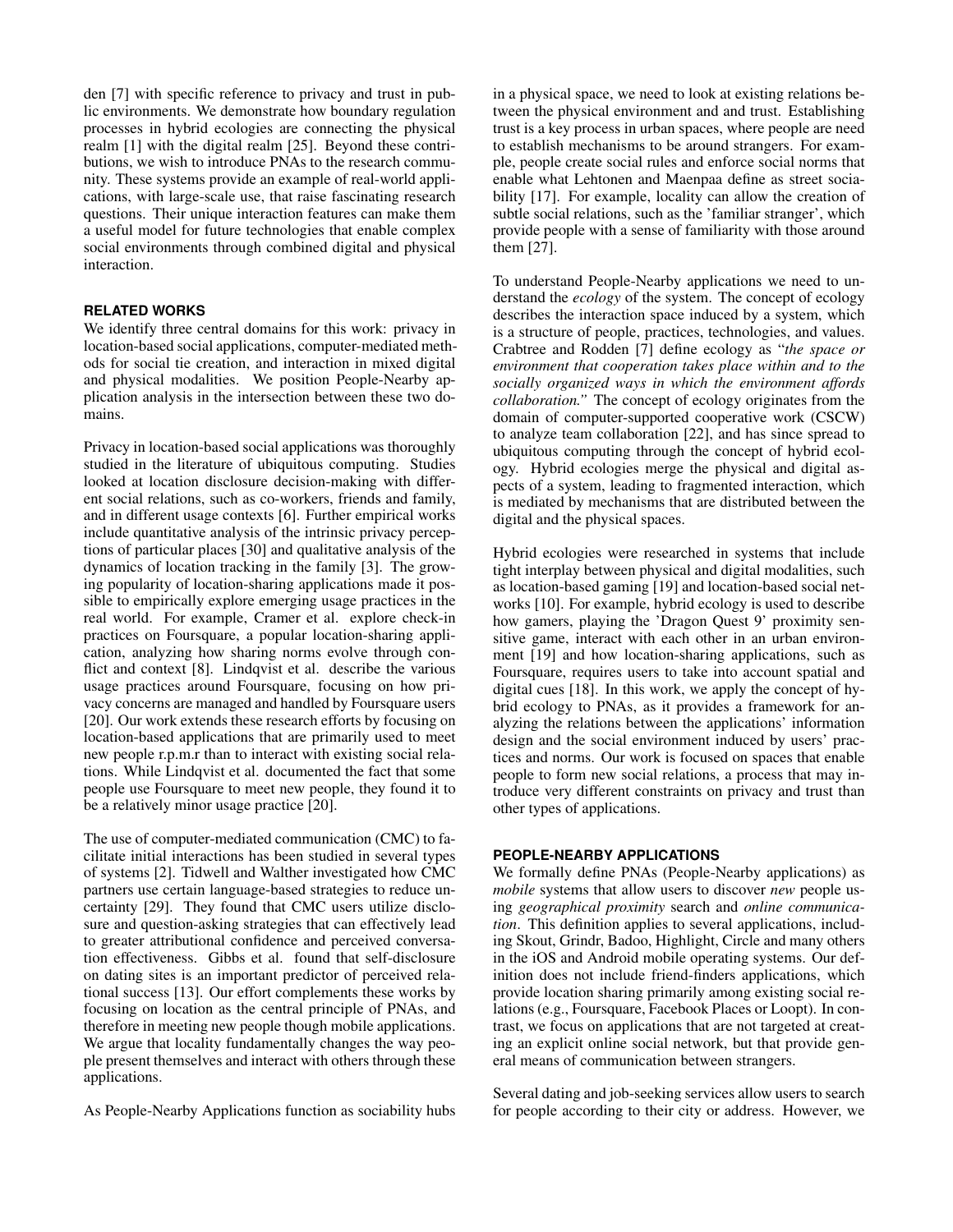

Figure 1. The landing pages of four People-Nearby applications. The faces and names of users were obfuscated to increase anonymity.

<span id="page-2-0"></span>are interested in mobile applications that use location as the primary means of discovery, and that use the location tracking offered by mobile operating system platforms. From this definition, the basic mechanisms of PNAs can be easily derived: a People-Nearby application needs to have some sort of a location-based directory for searching for other users, a profile component that allows users to display information about themselves and some sort of a communication mechanism that facilitates interaction between users.

## **Features of People-Nearby Applications**

Figure [1](#page-2-0) depicts the screenshots of the landing pages of four PNAs, visualizing the simple set of design guidelines followed by most of these applications. The landing page includes a directory of nearby users, ordered according to the proximity to the user. The directory is displayed as a grid of pictures and names (e.g., in Skout, Blendr and Grindr) or as a list (e.g., SayHi, Circle and Highlight). After selecting a user from the directory, the application displays the user's profile, which includes a set of photos, personal information (e.g., name, age), and other elements that resemble online social networks (e.g., a list of interests, status message and preferred activities). The profile page also displays the user's location, in varying resolutions that can include the exact location of the users (displayed on a map,) a streetlevel resolution, a city resolution, or just the distance from the user performing the search. Some applications, such as Skout and Badoo, display the current status of the user (online or offline) using a visual notification in the search interfaces (usually a small icon.) Communication with the user is carried out using a simple asynchronous chat system, which is an integral part of all the reviewed applications.

Table 1 describes the properties of several prominent PNAs. The list of application was constructed by searching app stores for the most popular applications, according to the number of downloads estimation and the number of raters. The table describes the applications' objectives, as manifested on the app store. The objectives range between a single straightforward objective (i.e., Grindr's "Find local gay, bi and curious guys for dating or friends for free") to openended objectives (i.e. Highlight's "Fun, simple way to learn more about the people around you.") When applications try to appeal to new users in the app-store, their description normally revolves around the idea of locality and physical proximity, as opposed to other types of social networks. The application's description mostly emphasizes the possibility of meeting new people and the opportunity of chance encounters with existing contacts.

#### **User Profiles and Identities**

The way users construct their online profile, the information it contains and the way it is presented, structure the boundaries of the interaction within the system. The applications use two dominant strategies in constructing user profiles: allowing free-form profiles or relying on existing social networks for identity management (Facebook, mostly). In free-form profiles, the users create new accounts, entering as much information as they desire, as long as the registrationmandatory information is entered. Table 1 describes the registration mandatory information for each application, ranging from Grindr, where the user is not required to enter any mandatory information except a nickname, to Circle, which relies on Facebook for user identification, and displays information from the user's Facebook profile. What could be the reasons for limiting registration information? According to the head designer of Grindr, this decision was made: *"To avoid patronizing the users. To make them feel that they have more control."*[3](#page-2-1)

The identity in many PNAs is effectively pseudonymous, for free-form profiles, and fully-identifiable, for social networkbased profiles. In pseudonymous applications, the nickname identifies the person in the application, but can differ from his or her original or true name. Table 1 illustrates the variability of norms surrounding anonymity and self-presentation in PNAs, by analyzing how profile pictures are constructed.

<span id="page-2-1"></span><sup>&</sup>lt;sup>3</sup>Interview with Grindr co-founder Scott Lewallen, conducted by the author at April, 2011.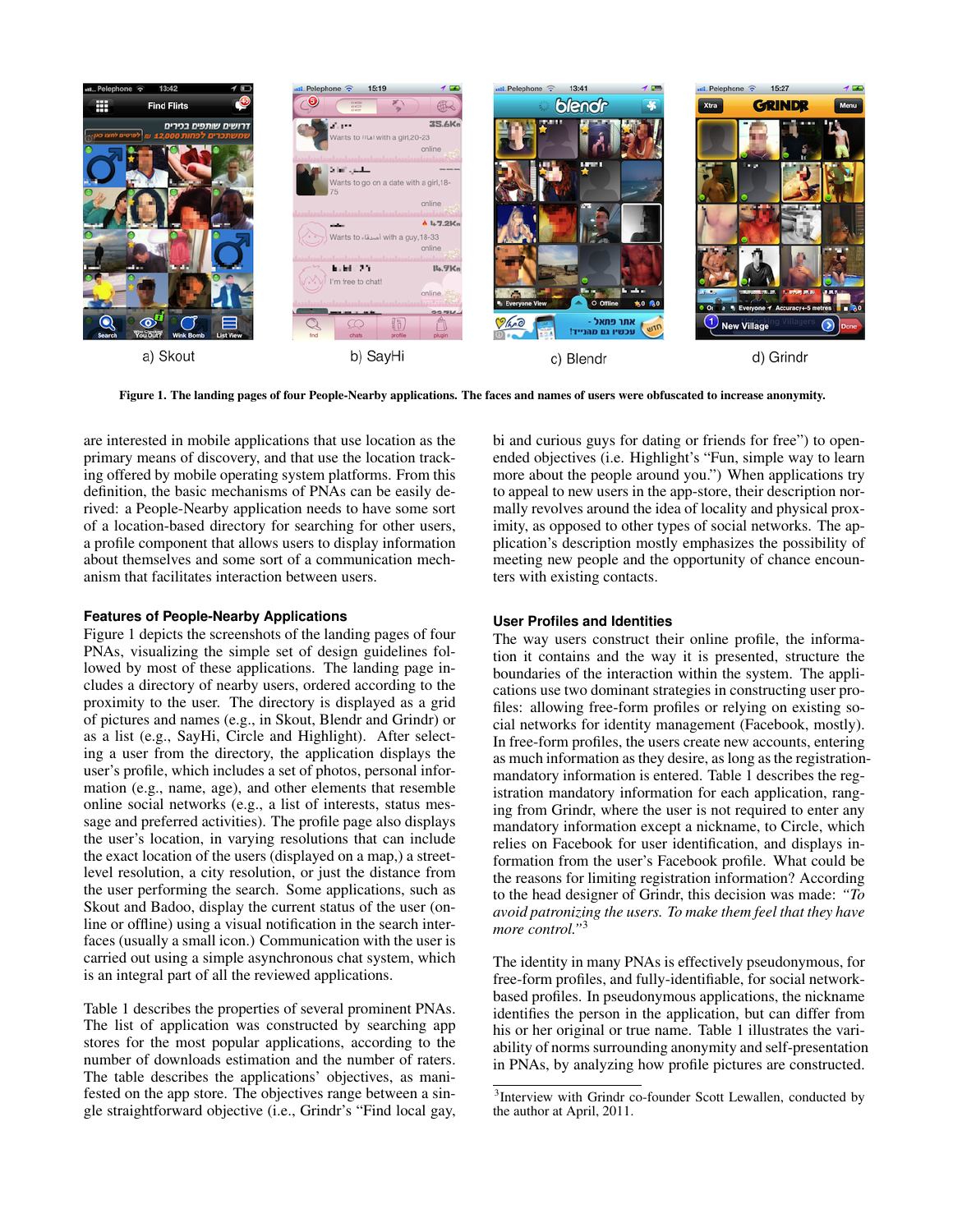| App<br><b>Name</b> | <b>App-Store Description</b>                                                                                                | <b>Registration</b><br><b>Mandatory Info</b>         | % Clear Picture | <b>Controlling location visi-</b><br>bility      | No.<br><b>Raters</b> |
|--------------------|-----------------------------------------------------------------------------------------------------------------------------|------------------------------------------------------|-----------------|--------------------------------------------------|----------------------|
| <b>Badoo</b>       | Badoo is a social network where you can meet<br>new people.                                                                 | Email, name, age,<br>gender, sexual ori-<br>entation | 49%             | Reciprocal location block-<br>ing                | 18,859               |
| <b>Banjo</b>       | Banjo integrates the largest social networks to<br>provide on-the-ground view.                                              | Facebook login                                       | 80%             | Location blocking                                | 1.075                |
| <b>Blendr</b>      | The new way to make friends nearby.                                                                                         | Birth date                                           | 30%             | Hiding location and con-<br>trolling resolution  | 2,004                |
| <b>Circle</b>      | Social Radar to find your friends and contacts<br>that are nearby.                                                          | Facebook login                                       | 100%            | No location visibility con-<br>trol              | 5,847                |
| <b>Highlight</b>   | Fun, simple way to learn more about the peo-<br>ple around you.                                                             | Facebook login                                       | 100%            | Controlling<br>background<br>location monitoring | 773                  |
| Grindr             | Grindr is the essential location-based app to<br>meet gay, bi and curious guys for dating, so-<br>cializing and friendship. | Nickname                                             | 20%             | Hiding user distance                             | 97,582               |
| SayHi              | SayHi can help you find new people nearby!                                                                                  | Nickname,<br>sexual<br>birth<br>orientation,<br>date | 10              | Controlling<br>background<br>location monitoring | 3,067                |
| <b>Skout</b>       | Instantly meet people near you or around the<br>world.                                                                      | orientation,<br>Sexual<br>search radius              | 30%             | No location visibility con-<br>trol              | 134,215              |

Table 1. A list of prominent PNAs. The application-store description column includes the first line of the application's self description, as displayed at the app-store. The registration data column contains the mandatory information. % Clear Picture is the proportion of users with potentially recognizable profile pictures. No. Raters is the number of people who provided app-store ratings for the application.

The percent of clear profile pictures reflects the proportion of user profiles that exhibit a clear and potentially recognizable picture. The criteria for counting a user profile as recognizable included the following: that the photo is of a person (rather than an animal or an object), that the entire face is visible, that the face is not obstructed by sun-glasses or a serious form of obstruction, and that the picture is not of a well-known celebrity. The evaluation was done by assessing each profile picture of all the users in the same state with the interviewer.

To understand the structural properties of the applications, we need to look at privacy controls and sharing mechanisms. Some applications, such as Blendr, allow users to control whether other users can see their location and the resolution of the location (choosing between street, city, or country resolution.) Badoo allows users to hide their location but in a reciprocal manner, hiding the location of other users from users who choose to opt-out. Most applications, such as Badoo, Skout, Grindr, Circle, provide ways to block other users (prevent them from further contact) or providing a way to report the user for inappropriate behavior.

#### **Study Applications**

To gain in-depth understanding on People-Nearby application usage practices, we interviewed users of three applica-tions: Skout, Blendr, and SayHi<sup>[4](#page-3-0)</sup>. We chose these applications as they are relatively prominent and popular in Israel in terms of the number of online users. The three applications provide the same set of features: a geographical proximitybased search interface with online status notifications, an online profile that contains pictures, and an embedded chat system. While the services are similar on the technical level, the community of users behave quite differently. The difference between the applications rely on their intended use. Skout is

targeted mainly to dating, as its application icon suggests<sup>[5](#page-3-1)</sup> as well as the mandatory information it collects at the registration process (e.g., sexual orientation), and as our participants confirm. SayHi and Blendr are targeted towards a more general use, and therefore offered us a view into other usage patterns in other contexts.

# **METHODOLOGY**

We recruited participants by posting messages using the PNA systems. We sent message to participants who were in the vicinity of the interviewer, which was located in the Tel Aviv metropolitan area. In the applications we surveyed, accessible users were located in the same state as the interviewer, roughly 100 KM or less from the interviewer. Overall, 320 users were invited to participate in the study. Twenty percent of these users returned our messages, and 50% of these people were willing to be interviewed for the research. Five of the interviews were abandoned by the participant at the beginning of the interview and were discarded. Altogether, we interviewed 25 participants. All interviews were conducted in the Hebrew language, and took between 35 minutes and 70 minutes. Five of the interviews were halted by the participants and were resumed the following day after the interviewer had initiated contact with the participants.

The information about the participants is summarized in Table 2. Of these participants, 18 were males and 7 were females. 19 of the participants were native Hebrew speakers and the rest were native Arabic speakers (though all participants were fluent in Hebrew). Fifteen of the participants were from the Tel Aviv metropolitan area. The rest were from peripheral cities and towns in Israel. 19 participants were Skout users, 3 were using Blendr and 3 were using SayHi.

While the acceptance rate for participation is relatively low

<span id="page-3-0"></span><sup>4</sup>We were unsuccessful in recruiting participants on Grindr.

<span id="page-3-1"></span> $5$ An icon displaying pink heart, at the time of the study.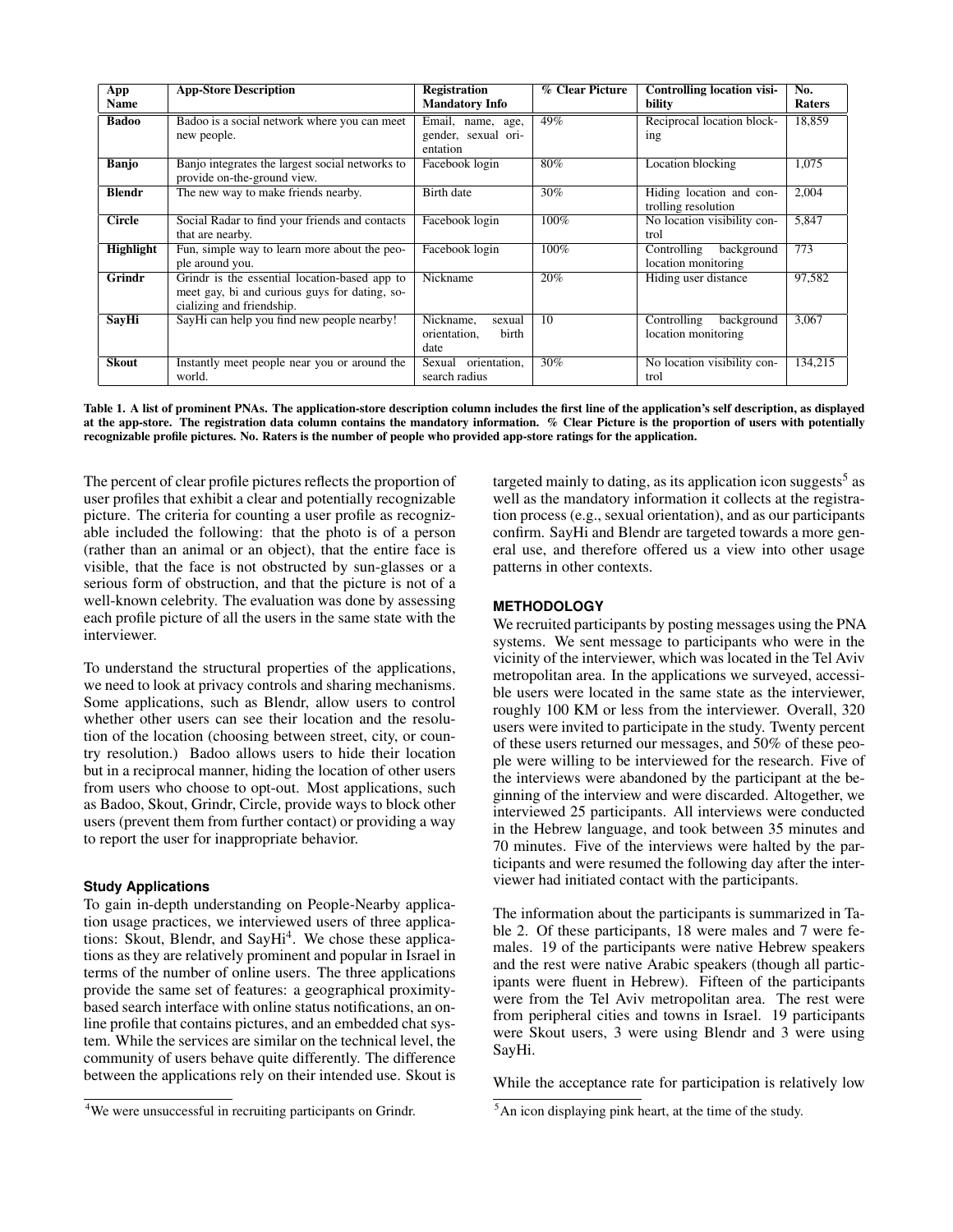compared to offline interviews, it is normal for voluntary surveys conducted over the Web [\[15,](#page-9-15) [12\]](#page-9-16). It is important to note, however, that the participation rate introduced a bias towards extravert participants and possibly towards ones with lower privacy concerns. Furthermore, the rejection rate was higher with female candidates, introducing a bias towards masculine approaches and perceptions.

| Participant      | Gender                  | Age                | <b>Months</b>            | <b>Application</b> |
|------------------|-------------------------|--------------------|--------------------------|--------------------|
| $\overline{P1}$  | M                       | $\overline{25-30}$ | 1                        | Skout              |
| $\overline{P2}$  | $\overline{\mathbf{M}}$ | $\overline{20-25}$ | $\overline{a}$           | Skout              |
| $\overline{P3}$  | $\overline{\text{F}}$   | $\overline{20-25}$ | $\overline{6}$           | <b>Skout</b>       |
| $\overline{P4}$  | $\overline{\mathbf{F}}$ | $25 - 30$          | ī                        | Skout              |
| $\overline{P5}$  | М                       | $20 - 25$          | Ī                        | Skout              |
| $\overline{P6}$  | $\overline{\mathbf{M}}$ | $25 - 30$          | $\overline{12}$          | <b>Skout</b>       |
| $\overline{P7}$  | $\overline{\mathrm{M}}$ | $\overline{25-30}$ | $\overline{6}$           | <b>Blendr</b>      |
| $\overline{P8}$  | $\overline{\mathbf{F}}$ | $35 - 40$          | $\overline{18}$          | <b>Blendr</b>      |
| P <sub>9</sub>   | $\overline{\mathbf{M}}$ |                    | $\overline{3}$           | SayHi              |
| $\overline{P10}$ | $\overline{\mathbf{M}}$ | $\overline{25-30}$ | $\overline{30}$          | <b>Skout</b>       |
| P11              | $\overline{\mathrm{M}}$ | $25 - 30$          | $\overline{a}$           | <b>Skout</b>       |
| P12              | M                       | $25 - 30$          | $\overline{1}$           | Skout              |
| P13              | $\overline{\mathbf{M}}$ | $35 - 40$          | $\overline{a}$           | SayHi              |
| $\overline{P14}$ | $\overline{\mathrm{M}}$ | $35 - 40$          | $\overline{\phantom{0}}$ | SayHi              |
| P15              | $\overline{\mathrm{M}}$ | $30 - 34$          | $\overline{1}$           | Skout              |
| P16              | $\overline{\mathbf{M}}$ | $20 - 25$          | 12                       | Skout              |
| $\overline{P17}$ | $\overline{\mathbf{M}}$ | $\overline{20-25}$ | $\overline{18}$          | Skout              |
| P18              | $\overline{\mathrm{M}}$ |                    | $\overline{1}$           | Blendr             |
| P <sub>19</sub>  | F                       | $35 - 40$          | Ī                        | Skout              |
| P20              | $\overline{\mathbf{M}}$ | $30 - 35$          | $\overline{4}$           | <b>Skout</b>       |
| $\overline{P21}$ | $\overline{\mathbf{F}}$ | $20 - 25$          | $\overline{2}$           | <b>Skout</b>       |
| P22              | $\overline{\mathbf{M}}$ |                    | $\overline{6}$           | Skout              |
| P23              | $\overline{\textbf{F}}$ | $\overline{25-30}$ | $\overline{3}$           | Skout              |
| $\overline{P24}$ | $\overline{\mathbf{F}}$ |                    | $\overline{3}$           | <b>Skout</b>       |
| $\overline{P25}$ | $\overline{\mathrm{M}}$ | $\overline{25-30}$ | $\overline{1}$           | Skout              |

Table 2. The demographics of the study participants: gender, agerange, number of months using the application, and the primary application used by the participant. Four participants declined to provide their age and four participants did not say how many months they are using the application.

The interview data was analyzed using the grounded approach [\[14\]](#page-9-17). After the interviews were fully transcribed, two researchers together iteratively developed a codebook and coded the data. We then used this coded data to identify themes across categories. We identified themes that are relevant to the main uses of PNAs according to our participants: the usage of specific features, the role of the features in managing both concerns around privacy and identity management and the need to reach and interact with people. The relevant quotes were translated from Hebrew to English for the purpose of publication.

#### **USE OF PEOPLE-NEARBY APPLICATIONS**

In this section we explore why and how people use PNAs. We focus on the physical location as the pivotal feature of the applications and investigate the different ways in which location is used and applied. We highlight the most commonly mentioned features: location usage, social interaction, privacy, applicative context and general patterns of usage. Participant numbers are noted after each quote, based on the participant numbers in Table 2.

#### **General Usage Patterns**

Why do participants use the applications? When asked about their primary objectives in using the application, 'talking with new people', was mentioned by 14 participants, 'dating' was mentioned by 12 participants, and 'making new friends' was mentioned by 6 participants. The participants reported using their application between two weeks and three years prior to the study, with an average of 6 months and standard deviation of 8 months. The usage frequency varies significantly as well. Participants report on using the application between once a week and several times a day (*"lots"*, as P20 phrased his answer.)

Participants report that the people they meet using the applications are very different than their existing social circle, with regard to socio-economical status and culture. Most of the participants report that the people they talk to are considerably different than the people they regularly interact with using Facebook. Only two of our participants had reported that the people on PNAs are from the same social group as their Facebook friends, and three reported that they are somewhat similar. Six of our participants state that they interact with people in a different language than their own, e.g., Hebrew-speaking users interacting with Arabicspeaking users.

# **Use of Location**

A fundamental aspect of PNAs is the use of location as a way to find and filter people. Indeed, most of the participants perceived location as an important feature in the usage patterns of the majority of participants. Only 4 out of our 25 participants had reported not paying attention to the location of other users. Most users were looking to interact with users that are in their vicinity:

"Of course that location is important. I want to find someone and meet her, so why should I waste time on just talking? I won't talk with someone who is 200 kilometer away." (P2)

How far away are users looking when searching for other users? The search radius of participants that look for users close by has an average of 50km (with a standard deviation of 20km.) However, the use of location can be sometimes surprising. Six out of 25 participants specifically search for users who are far away, rather than close by. For example, P3 was looking to interact with people from far-away countries: *"I am here to meet people from Asia. I am interested in the Far East."* P12 was looking to talk with people from the U.S: *"I am here mainly to improve my English."* What is the meaning of location to users? Participants report on checking out the city or street of other users to understand the background of other people: *"the location does tell me a little about them, their culture, their perception."* (P21) or to infer the education level of other participants, their nationality and language.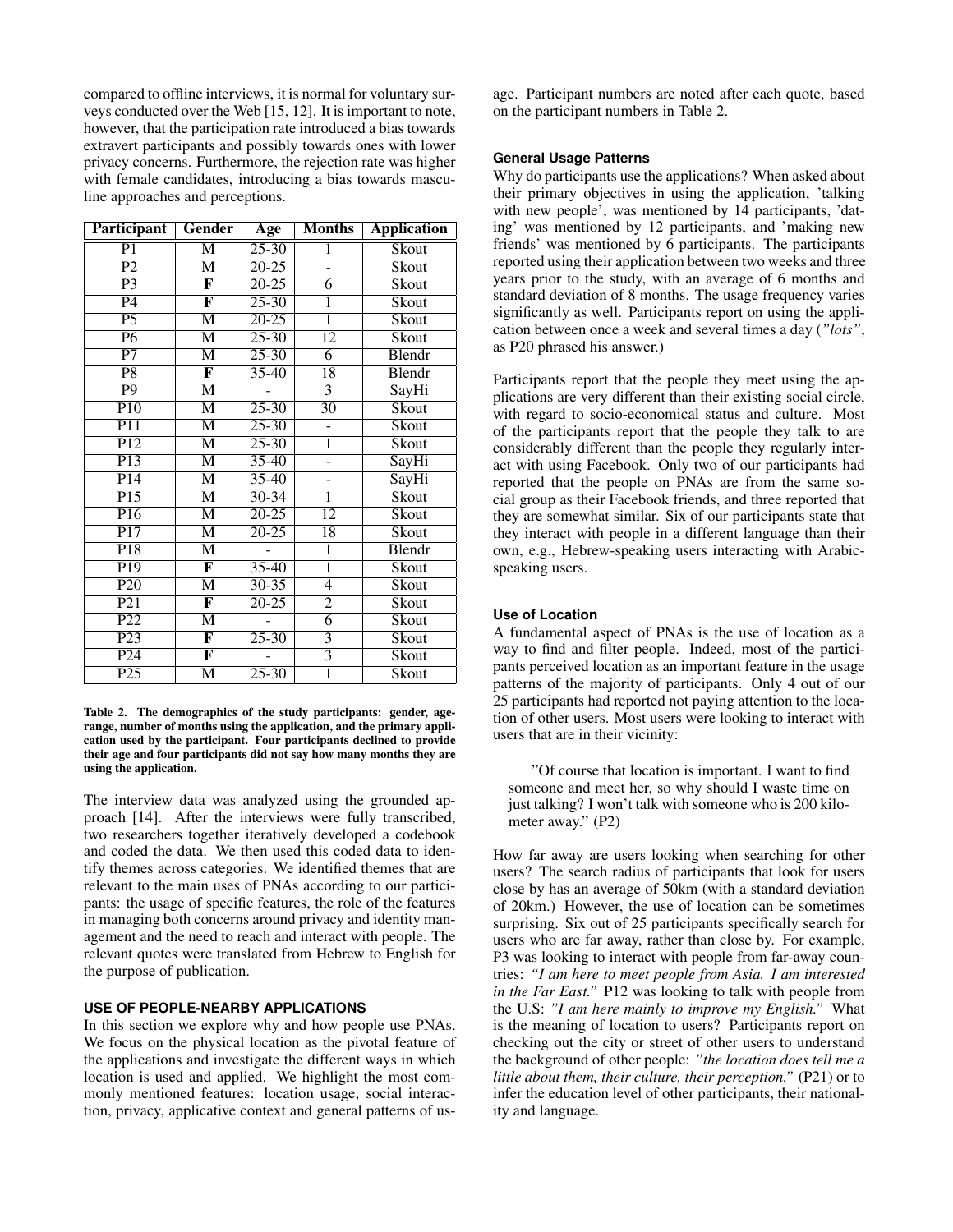# **Trust Approaches**

Building trust in other users is a challenging and difficult process for many participants. We contextualize the trust issues according to the popular classification of McKnight and Chervany of [\[23\]](#page-9-18): trust in the motives of other users and trust in the integrity of other users (and specifically in their identity). Six of our participants report some negative perceptions and feelings regarding the intentions of other users. P21 reports that *"nothing can help me trust people in this application"*, following this with a statement about feeling anxious to meet people through the application. P19 says that her application *"is not particularly safe"* and P3 says that *"I do not believe that you can find someone who can be trusted through this app"*.

Five participants report doubts regarding the integrity of other users: whether their application identity reflects their actual one. For example, P10 says that *"Deception is very easy. Everybody can fill in fake details into their profiles."* and P19 reports that *"everybody wears a mask when they are online"*. The two aspects of trust are overlapping: two participants had reported concerns regarding both the identity of others and their motives. A very small minority of our participants, only three participants, declare that they are either satisfied or unconcerned with regard to their trust with others. Overall, females report lower levels of trust in comparison with males. All 7 females in our study express some negativity regarding trust in other users while only 3 males (out of 18) report similar sentiments. When analyzing the answers, it becomes evident that several participants mix concepts of trust in other application users with trust in the system itself, packing it to a single concept. The three participants that reflect distrust in the system relate it to distrust in other users. For example, one participant states that: *""Everything seems to be fake here. I do not think that I will be able to meet someone here... I do not trust these apps very much."* (P11)

## **Trust Mechanisms**

This challenging trust environment requires users to create mechanisms for uncertainty reduction and to develop norms that encourage trust. Twenty out of the 25 participants in our study report on using at least one mechanism for establishing trust and bridging the divide between them and other users. Four uncertainty reduction mechanisms are signaled out by participants: *location, profile, chat* and *blocking*.

Location is used by 13 of the participants to establish trust in some way or another. The methods can be categorized to two main strategies: location as a grounding mechanism and location as a security buffer. Participants are using the location to ground the hypothetical knowledge about the other userf in some concrete and objective fact. The grounding allows them to know more about the other user, and to reduce the risk in interacting with a stranger. For example, P8 compares the location-based application she is using (Blendr) with previous applications: *"This is a sane application, compared to what happens in others, where you really cannot know anything [about the other person]"*. P7 exemplifies how location provides critical objective knowledge about another person:

"Knowing the distance kind of helps me trust people. The feeling is that you can trust someone nearby as he or she are not total strangers." (P7)

Users are aware that their location is known to others, and calibrate the information they provide accordingly. This dynamic guides them towards being more truthful, as the location is considered an objective fact sensed by the application itself rather than subjectively reported by strangers. The users are aware of this property, and they actively use the tool to convey and reflect trust, P20 answers:

"Question: Does location helps you trust other people?

Answer: Yes, in a sense. Also, because they see where I am. If I am saying that I am somewhere near X and they see that its really so.

On the other hand, its also possible to use [location] for deception by blocking it on the mobile." (P20)

The last statement by P20 emphasizes the place that location has as a trust-inducing mechanism. Users are wary that automatic location sensing, normally perceived as a robust and neutral mediator, can be rigged. An anecdotal evidence from a Grindr co-founder point to the dynamics of turning off the location: *"in denser cities, people tend to hide their location more often than in a rural area. In rural areas, if you do not have location, people would not be able to locate you."*[6](#page-5-0) .

The second strategy, location as a security buffer, is used by participants to make sure they are safe when interacting with other users. Four of the participants draw a sense of security from knowing that they are far from the other user. Three participants of the four note that as they do not intend to meet other users face-to-face. For example, P3 objective of interaction depends upon the distance between her and the other user:

"Question: does the physical location [of the other person] affect your trust?

Answer: Yes. The further away I am, the more I believe there is no chance of meeting that person." (P3).

Another method for establishing trust is through the users' profile page and chat communication. Five of our participants directly link the user's picture to the trustfulness they feel towards that person. For example, P1 looks for *"girls with a trustworthy picture"*. Four other participants are asking for pictures to establish trust. The use of chat and direct communication also provides participants with a sense of trust. When asked how does he build trust with other users, P7 answers: *"I try to ask a lot of questions, and to request photos to see if the person is trustworthy or not." (P7)*. Users triangulate information from various sources to evaluate the trustfulness of a person:

<span id="page-5-0"></span><sup>&</sup>lt;sup>6</sup>Interview with Grindr co-founder Scott Lewallen, conducted by the author at April, 2011.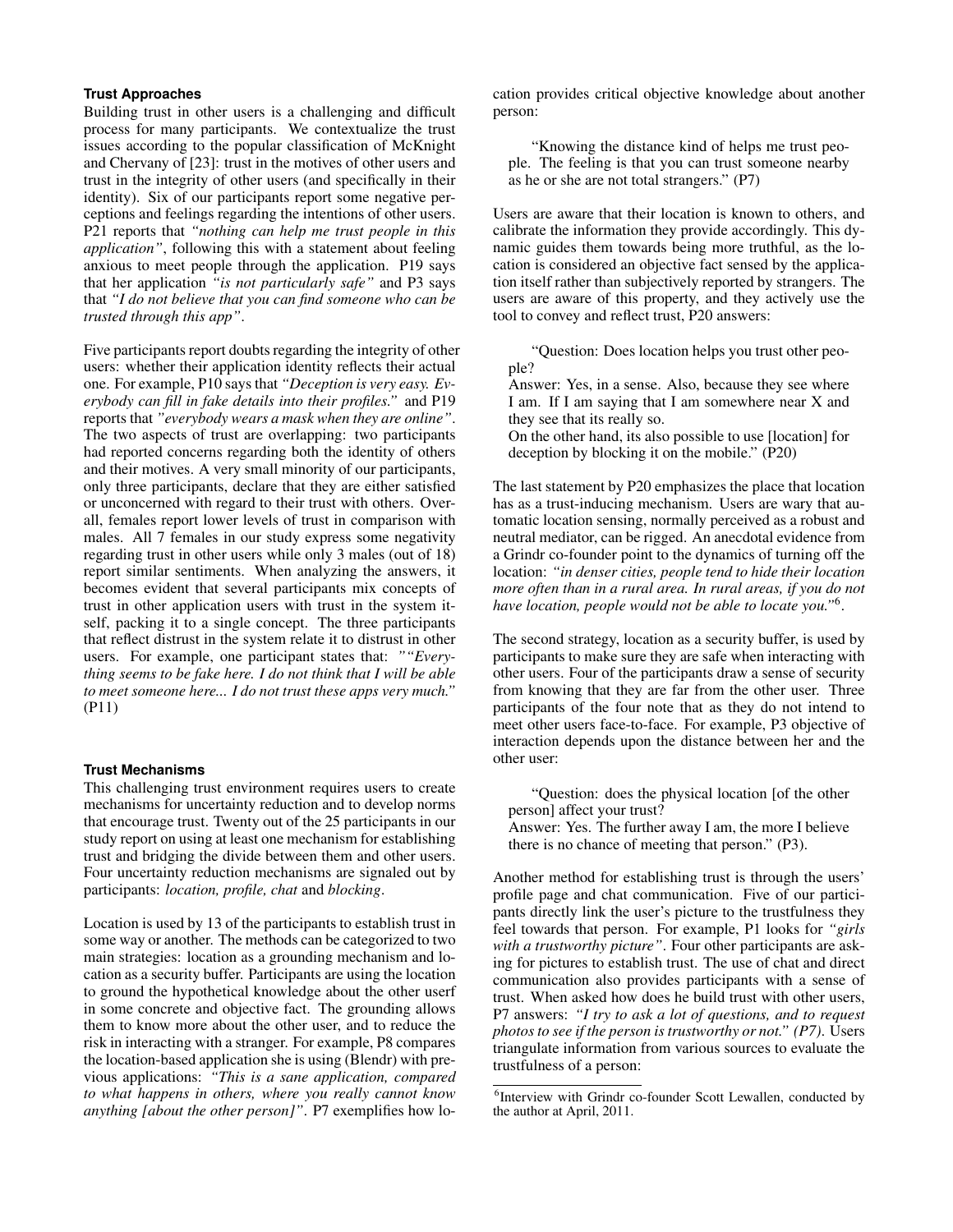"A profile picture and a picture album mean that the person is actually the person in the picture... Posts, vocabulary and location give an indication for intelligence and trust." (P13).

Finally, blocking and privacy mechanisms are also considered important and useful by four of our participants. For example, one participant describes the process of interacting with another user:

"I ask some basic questions, and I continue to where it takes me. If I see that it [the chat] becomes harassing, I block right away." (P3).

#### **Privacy Management**

Participants carefully manage the information available to other people, and the way the profile is structured. Out of 25 participants, 14 had a recognizable picture (one in which the user can be recognized by sight), 6 had a non-recognizable picture (e.g., with sun glasses), and 5 did not have a photo of themselves at all. Only three of the participants had their full name listed on the profile, five of them had only their first name listed, while the rest had used a nickname. The proportion of unrecognizable females was slightly higher than the males, with only 3 out of the 7 females exhibiting a recognizable picture. The participants are wary of providing information that can identify themselves: *"I never give my [phone] number here or my Facebook [page]."* (P3).

#### **Dealing with Harassment**

How do users handle intrusions into their virtual space? Seven participants report at least one experience of verbal violence directed at them while using the application. The reports of harassment differ considerably according to gender. 4 out of the 7 female participants report on occasions of violence compared to 3 out of the 18 male participants. While it is impossible to draw general correlations from such a small sample of users, three participants report that women are consistently harassed in the applications. The types of violence is also gender biased. Females complain on receiving unwanted sexually explicit pictures (2 cases) and harassment (sending unwanted and persistent communication - 3 cases). On the other hand, males mention fraudulent communication (1 case) and on acts of racism (2 cases). For example: *"It is clear that there are people in the site who are fake and trying to get money out of you by pretending to be a maiden in distress... or stuff like that" (P13)*

The methods employed by users to counter the harassment are based mainly on the application's blocking and reporting features. The reporting mechanism is mentioned by three users as a crucial element of dealing with violence: *"If you discover that people are fake or perverts you just send the site's team after them [report] and block them..." (P13)* or *"If some pervert harasses me I just block him straight away." (P3)*

## **Application Usage Context**

Users use PNAs in the context of other types of interaction modes and applications. Participants report on a recurring



<span id="page-6-0"></span>Figure 2. The application gateway waterfall: the methods used for communication after using the People-Nearby application. Percentage is calculated as the proportion out of the 14 participants that report on continuing communication after using the application.

pattern: discovering a person on an application, continuing to communicate by some other means (phone, text messages, instant messaging or Facebook,) and then meeting the person face-to-face. Figure [2](#page-6-0) presents the application gateway waterfall: the order of applications used by participants after they use the applications, all the way to the face-to-face meeting. A total of 14 of the participants report of some sort of communication using another method with a person discovered on a People-Nearby application. Out of these 14 participants, 10 are continuing the conversation using the phone, 4 using Skype, 3 using an instant messaging application (namely, Whatsapp), and 2 using Facebook. Seven out of the 25 participants had reported on meeting at least one person they had met on the People-Nearby application.

Why do people switch to other communication platforms? For many participants, it seemed like a step forward in an uncertainty reduction process, signaling trust, cohesiveness and access. For example, when a participant was asked on ways to establish trust, she says: *"I move them to Skype, with camera and all that." (P8)*. Participants had mentioned being able to see the other person in video, to see more pictures of the other person and to know the other person's phone number as ways to reduce the risk in meeting someone new. Particularly interesting is the use of online social networks such as Facebook. Three of our participants describe how a person's Facebook profile conveys truthfulness. The Facebook profile is treated as an *honest signal*, an identity carrying signal which is very hard to imitate [\[16\]](#page-9-19). When a participant (P3) feels unsafe, she makes sure not to provide her phone number or her Facebook profile. One participant explains why:

"Question: How do you make sure that someone is trustful?

Answer: Facebook. You cannot fake pictures with friends, and friends' comments and stuff like that." (P10)

Our participants had constantly drawn comparison between PNAs and more 'ordered' online social networks, primarily Facebook. Facebook is considered an interaction space in which users' identity is fixed and their behavior is regulated.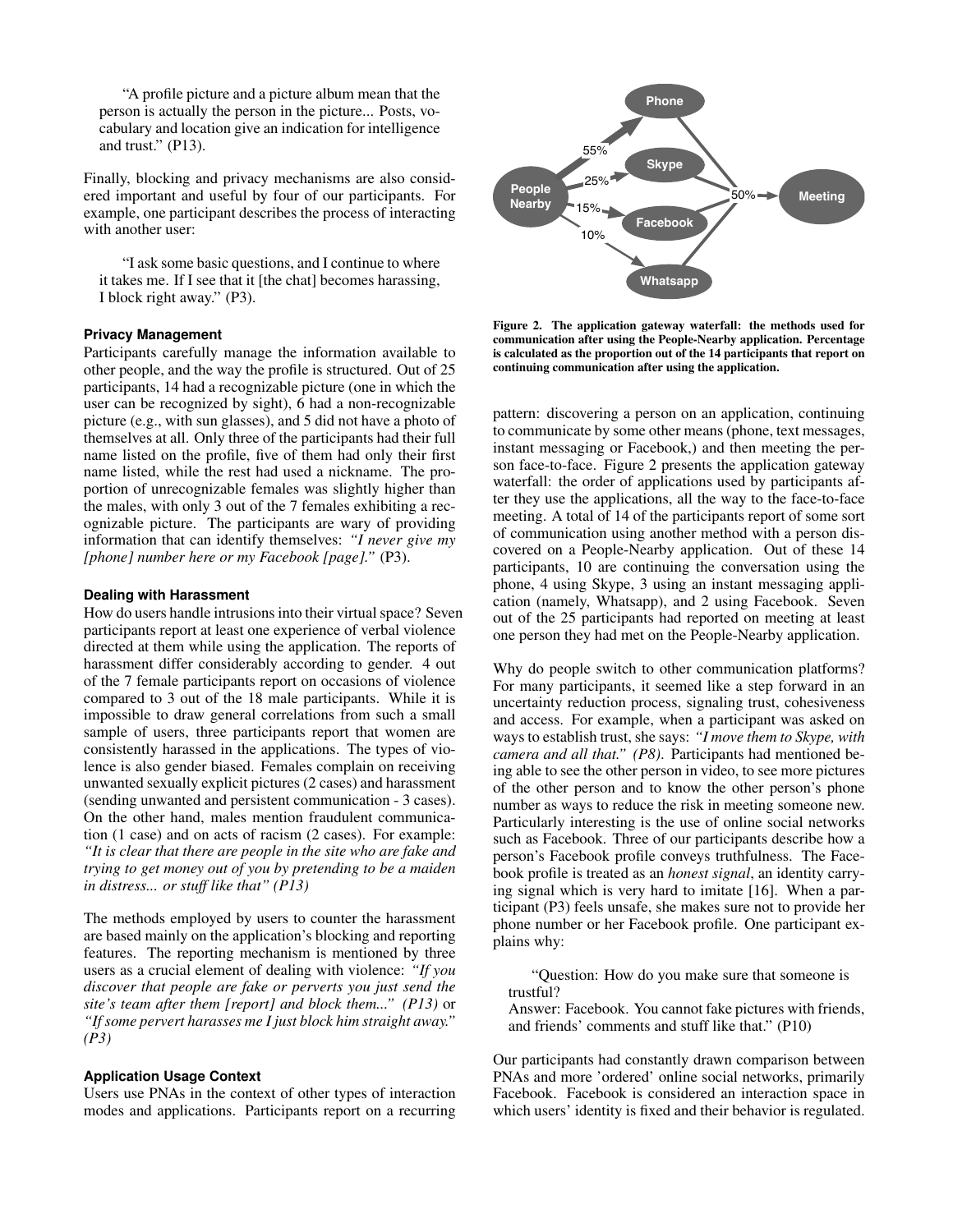In contrast, PNAs are less regulated, but as one participant put it, sometimes its part of their charm:

"There are more normative people here and there are less normative people here... but I think that it's [the application] simplicity is what makes it nice. It's somewhat primitive. Not like those fussy social networks. It's primal." (P8).

# **DISCUSSION**

PNAs present several challenging tradeoffs to their users. They are perceived as a rougher interaction space, marked by the heterogeneous user base, the challenges in establishing trust, and the wide range of usage practices and norms. For many of the participants, these characteristics simultaneously repel and attract. While locality increases the privacy stakes and the risk to users, it is also used to build and encourage trust between users. The pseudonymous profiles, which are the prevalent identity framework in the more popular applications, allow users to experiment and to preserve their privacy. At the same time, pseudonymous identities contribute to a volatile, and sometimes violent, interaction space. Furthermore, PNAs pose several inherent tensions that are seemingly paradoxical. For instance, discovering people in close physical proximity can be perceived as a process that keeps people in their existing social circles. However, our results show that PNAs allow users to interact with people in different social circles and cultures than their own. Running a distance-based search in dense urban areas return heterogeneous results, in a very similar way that a walk in an urban environment will enable interaction with people from different backgrounds. This quality is a divergence from previous models of online social relation forming [\[26\]](#page-9-1), signaling the ability of locality to provide social diversity rather than homogeneity.

Establishing trust in peers is a multi-stage process in People-Nearby Applications. Most of our participants report on a high level of distrust in other users, and some of them distrust the system itself. The trust-establishing process in PNAs is focused on uncertainty reduction [\[13\]](#page-9-8), a longitudinal process in which users gain confidence in the identity and intention of their peers. These strategies allow a large proportion of users at the end of the process to trust other users enough to meet them face-to-face. Some strategies rely on internal signals, signals which are controlled by the user, such as constructing the user's pictures and language. Other mechanisms rely on external signals, such as the user's location. One of our main findings is to portray the patterns in which the user's location is used as an honest signal. As the location is controlled by the application, rather than self-reported, it is harder to imitate, and is therefore perceived as an honest signal. Also, our results show the restraining power of application 'policing' signals, such as blocking and reporting. We see that users assume that other users are aware of these features, and take the cooling effect of these features on the whole community.

Uncertainty reduction is a basic strategy in socialization processes, such as online dating [\[13,](#page-9-8) [11\]](#page-9-20), and in online social network [\[16,](#page-9-19) [26\]](#page-9-1). However, the ecology of PNAs require users to develop unique uncertainty reduction strategies and mechanisms. First, the use of location information as a grounding mechanism for users' identities. Second, the use of multiple applications, such as Facebook, Skype or text messaging, each revealing a part of the identity of the other user. It is important to note that while previous studies focused on a single application and an exclusive interaction space (e.g.,  $[13, 11, 16, 26]$  $[13, 11, 16, 26]$  $[13, 11, 16, 26]$  $[13, 11, 16, 26]$  $[13, 11, 16, 26]$  $[13, 11, 16, 26]$  $[13, 11, 16, 26]$ , users employ PNAs as a first step in a series of application usage, each signaling an increasing trust and communication intensity. Unlike structured interaction spaces, such as online social networks, most PNAs exhibit a pseudo-anonymized identity schema, where most users remain in obscurity. This range of options can be seen as an example of flexible boundary negotiation process, which is essential for establishing social connections in the online space [\[1,](#page-8-3) [25\]](#page-9-3).

The comparison between PNAs and online social networks raises an interesting question: How can we characterize the ecology induced by PNAs? It combines elements from hybrid ecologies, namely the attention users give to both digital signals (e.g., profile information) and physical signals (e.g., location). As Licoppe argues [\[18\]](#page-9-14), in merging the physical and the digital, users develop strategies for *"spatial reflexivity, in which a sense of the location (or proximity) of self and other in the environment is provided both on screen (through the mediation of mobile technologies) and out of screen (through the embodied resources of the co-present self).* (p. 124). However, the applications require users to function in a hybrid ecology while interacting with strangers, rather than with existing social relations [\[18\]](#page-9-14) or with other gamers, who share a similar objective [\[19\]](#page-9-12).

Interacting with strangers in PNAs induces a new kind of ecology, which we name *public-hybrid ecology*. This ecology is characterized by being 'public', in the sense that it is open to users and to different utilizations, and being 'hybrid', in the sense that it combines physical and digital interaction. To unpack the concept of 'public-hyprid ecology', we can point to three specific properties of the interaction space induced by the ecology. First, it is based on anonymity as the default identity framework. Users are free to describe themselves in a relatively free way. Second, it is a multipurpose space, used for different types of utilization (e.g., talking, dating). This property requires users to interact with people with very different usage practices and norms than themselves. Finally, the space requires some external mechanisms that provide a manageable level of trust and security. These three characteristics create structural constraints and dynamics that users need to navigate in order to reap the benefits of the application. These are *spatial* characteristics, in the sense that they define the virtual geography of the space, the structure and boundaries in which interaction is carried out.

Understanding public-hybrid ecologies requires new models that can be used to analyze the relation between the structural properties of an interaction space and its usage dynamics. Urban studies, a research field of geography and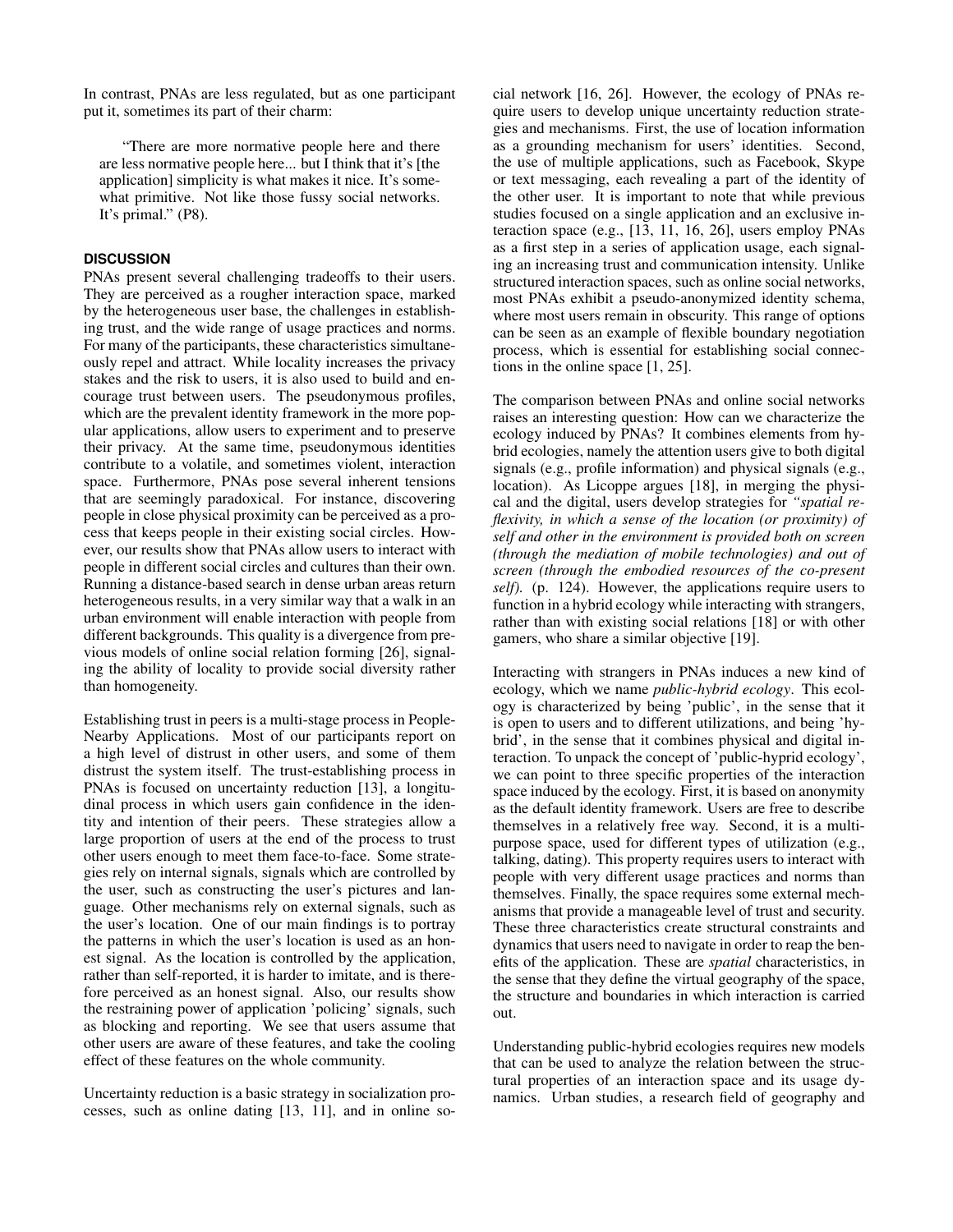urban planning is a promising starting point for such models. Urban studies focus on understanding the socio-spatial perspectives of a given space, discovering the relations between geographical properties of a space and its social properties. For example, urban planning scholars observe how the vitality and safety of given neighborhoods are intimately connected to their density and diversity [\[24\]](#page-9-21). Similar thinking can be used to uncover the relation between the ecology induced by a social ubiquitous system and the interaction space shared by its users. In our case, it can explain the differences between "regular" online social networks, such as Facebook, and "irregular" people-nearby applications. Facebook works similarly to a private home, regulated by relatively tight social norms and observance. In contrast, PNAs act like a city's public street, exhibiting properties such as anonymity, mixed-use, and risk [\[21\]](#page-9-22). Very much like a city street, a good People-Nearby application needs enough diversity and density to make interactions interesting, but at the same time enforced norms that provide safety to its dwellers (i.e., the *block* option.)

Finally, we ask what can PNAs teach us about engaging people in creating new social ties using ubiquitous computing? Scholars such as Wellman [\[32\]](#page-9-23) and Turkle [\[31\]](#page-9-24) are arguing that the constant connectivity brought on by ubiquitous technologies are drawing people from their physical environment. This trend can lead to a state in which the urban space is not a "world of strangers" anymore, as Lofland had portrayed the urban environment, with its unlimited opportunities to meet and interact with new people [\[21\]](#page-9-22). However, as the dynamics of creating new social relations is radically changing, there is some evidence for the potential of ubiquitous computing to encourage people to meet and interact in the physical space. PNAs, used in social contexts such as dating and making new friends, can be considered early examples of the potential of ubicomp technologies to foster new social ties.

#### **CONCLUSIONS AND FUTURE WORK**

In this research, we have begun to explore the ways in which PNAs are used. We have shown the complex and dynamic relationships between knowledge of location and use of that knowledge. We have shown how locality creates a hybrid ecology, changing the expectation of users and grounding interaction in a particular physical context. A close study of a small number of participants does not allow us to generalize about the effect of PNAs on the way social relations are forming; however, it does allow us to lay the foundations for grounded theory. In particular, how the applications form a "public-hybrid ecology" that resemble the virtual edition of a physical public space.

Our analysis points to the mechanisms users find most beneficial. We point to several lessons that can be useful in other types of systems that foster the creation of new social relations. First, our findings point to the many applications users discover for knowledge about location. Users are using location for a multitude of reasons: to understand other users, to gain trust, to convey trust, to feel secure and to filter other users. Location is considered a relatively truthful mechanism, enabling a framework for forming honest signals. It is important to note that location is not synonyms with local, and many users use location to interact with people who are far away.

People-Nearby applications are an example of the potential of open identity and informal trust mechanisms. Most PNAs allow users to manage their identity in an open and flexible manner, while still providing mechanisms to ground knowledge about other users. This architecture may be essential to a user when introducing herself to new social relations. It allows users to maintain their anonymity while observing honest signals that convey trust. Understanding how users use these straightforward mechanisms to establish trust and to maintain privacy, can shed a light on the challenges and opportunities involved in promoting interactions between people.

# **ACKNOWLEDGMENT**

We thank all the participants in the study, who volunteered their time and insight. This work is partially supported by the Israel Science Foundation (ISF) Grant No. 1116/12 and by the Israel Ministry of Science Research Infrastructure Grant No. 3-8709. Finally, we thank Bette Lewis for her editing work and Tali Hatuka for her feedback.

# <span id="page-8-3"></span>**REFERENCES**

- 1. ALTMAN, I. *The environment and social behavior: privacy, personal space, territory, crowding*. Brooks/Cole Pub. Co., 1975.
- <span id="page-8-6"></span>2. ANTHEUNIS, M. L., SCHOUTEN, A. P., VALKENBURG, P. M., AND PETER, J. Interactive uncertainty reduction strategies and verbal affection in computer-mediated communication. *Communication Research* (2011).
- <span id="page-8-5"></span>3. BOESEN, J., RODE, J. A., AND MANCINI, C. The domestic panopticon: location tracking in families. In *Proceedings of the 12th ACM international conference on Ubiquitous computing* (New York, NY, USA, 2010), Ubicomp '10, ACM, pp. 65–74.
- <span id="page-8-1"></span>4. BRADNER, E., AND MARK, G. Why distance matters: effects on cooperation, persuasion and deception. In *Proceedings of the 2002 ACM conference on Computer supported cooperative work* (2002), ACM, pp. 226–235.
- <span id="page-8-0"></span>5. BURRA, K. Grindr in london overloaded by gay olympic athletes? *The Huffington Post* (August 23rd 2012).
- <span id="page-8-4"></span>6. CONSOLOVO, S., SMITH, I., MATTHEWS, T., LAMARCA, A., TABERT, J., AND POWLEDGE, P. Location disclosure to social relations: Why, when, & what people want to share. In *CHI '05* (2005).
- <span id="page-8-2"></span>7. CRABTREE, A., AND RODDEN, T. Hybrid ecologies: understanding cooperative interaction in emerging physical-digital environments. *Personal and Ubiquitous Computing 12*, 7 (2008), 481–493.